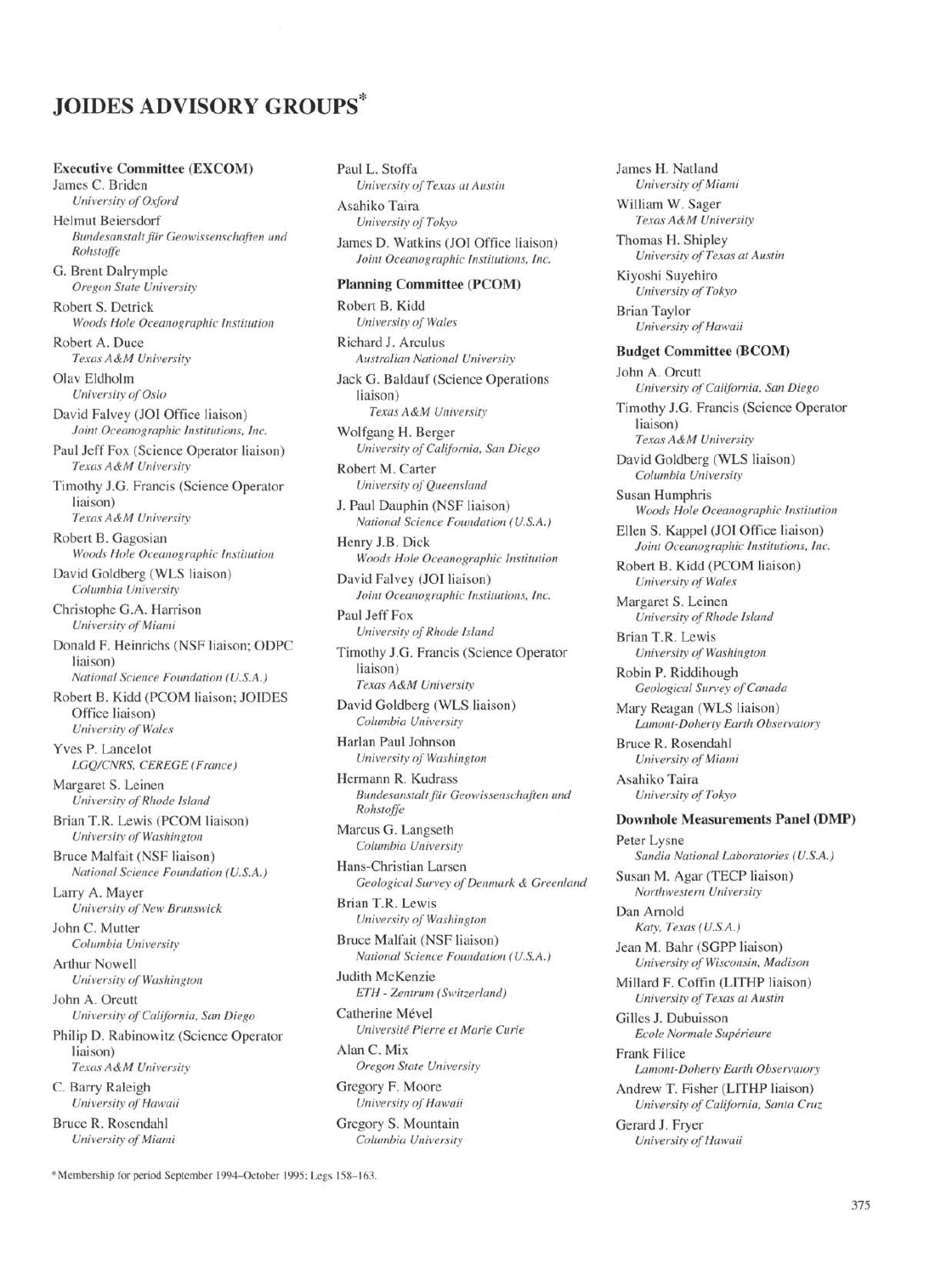Andrew S.P. Green *CSM Associates Ltd.* David Herrick *Mobil Oil Company, Inc.* Stephen H. Hickman *U.S. Geological Survey* Richard D. Jarrard *University of Utah* Adam Klaus (Science Operator liaison) *Texas A&M University* Gregory F. Moore (PCOM liaison) *University of Hawaii* Philip H. Nelson *U.S. Geological Survey* Laust B. Pedersen *Uppsala University* Carlos Pirmez (WLS liaison) *Columbia University* Henry Salisch *University of New South Wales* Kiyoshi Suyehiro (PCOM liaison) *University of Tokyo* Karen L. Von Damm *University of New Hampshire* Richard Wendlandt *Colorado School of Mines* D. Michael Williams *Mobil Oil Company, Inc.* Jurgen Wohlenberg *RW Technische Hochschule (F.R.G.)* John Woodside *Vrije Universiteit* Makoto Yamano *University of Tokyo* **Information Handling Panel (IHP)** Patricia Fryer *University of Hawaii* Yoshiaki Aita *Utsunomiya University* Deborah Barnes (WLS liaison) *Columbia University* Warner Brückmann *GEOMAR (F.R.G.)* John Coyne (Science Operator liaison) *Texas A&M University* Patrick Diver *Amoco Production Company* Ian L. Gibson *University of Waterloo* Graham Glenn *Ontario, Canada* William W. Hay (SGPP liaison) *GEOMAR (F.R.G.)* Brian T. Huber *Smithsonian Institution* Ann Klaus (Science Operator liaison) *Texas A&M University* Michael S. Loughridge *National Geophysical Data Center (U.S.A.)* Chris MacLeod *University of Wales, Cardiff* Björn A. Malmgren *Göteborgs Universitet* Gilbert Maudire *IFREMER Centre de Brest* Russell B. Merrill (Science Operator liaison) *Texas A&M University* Carla Moore *National Geophysical Data Center (U.S.A.)* Mary Reagan (WLS liaison) *Columbia University* William R. Riedel *University of California, San Diego* William W. Sager (PCOM liaison) *Texas A&M University* Tsunemasa Saito *Tohoku University* Henry Spall *U.S. Geological Survey* Joann M. Stock (TECP liaison) *California Institute of Technology* Ellen Thomas (SMP liaison) *Yale University* Geoffrey Wadge *University of Reading* W. Lynn Watney *University of Kansas* Roy H. Wilkens *University of Hawaii* **Lithosphere Panel (LITHP)** Sherman H. Bloomer *Oregon State University* Shoji Arai *Kanazawa University* Dave Caress *Lamont-Dougherty Earth Observatory* Paterno R. Castillo *University of California, San Diego* Millard F. Coffin *University of Texas at Austin* Henry J.B. Dick (PCOM liaison) *Woods Hole Oceanographic Institution* Andrew T. Fisher *University of California, Santa Cruz* John Godfrey Fitton *University of Edinburgh* Kathryn M. Gillis *University of Victoria* Jacques Girardeau *Unviersité de Nantes* David Goldberg (WLS liaison) *Columbia University* Peter M. Herzig *Technische Universiteit Bergakademie Freiberg* Yngve Kristoffersen *University of Bergen*

*Woods Hole Oceanographic Institution* John N. Ludden *CRPG, France* Catherine Mével (PCOM liaison) *Université Pierre et Marie Curie* D. Jay Miller (Science Operator liaison) *Texas A&M University* JW.C. Shanks III (SGPP liaison) *U.S. Geological Survey* Anne F. Sheehan *University of Colorado at Boulder* John A. Tarduno *University of Rochester* Dominique Weis *Université Libre de Bruxelles* Douglas S. Wilson *University of California, Santa Barbara* Hezhu Yin (WLS liaison) *Columbia University* Robert A. Zierenberg *U.S. Geological Survey* **ODP Council (ODPC)** E.A. Babcock *Geological Survey of Canada* Axel Björnsson *Icelandic Council of Science* Björn Brandt *Swedish Natural Science Research Council* Susanne Egelund *Danish Natural Science Research Council* Carl Ehlers *Åbo Akademi (Finland)* Tereza Fokianou *Public Petroleum Corp of Greece* Michele Fratta *European Science Foundation* Donald F. Heinrichs *National Science Foundation (U.S.A.)* N. Gorur *Scientific & Technical Research Council (Turkey)* Jan Hertogen *Katholieke Universiteit Leuven* Tetsuya Hirano *University of Tokyo* John Krebs *Natural Environment Research Council (U.K.)* P. Liberopoulos *Public Petroleum Corporation of Greece* Tom S. Loutit *Australian Geological Survey Organisation* François Madelain *IFREMER (France)* Dietrich Maronde *Deutsche Forschungsgemeinschaft* Namil Kemal Pak *Scientific & Technical Research Council (Turkey)*

Jian Lin (TECP liaison)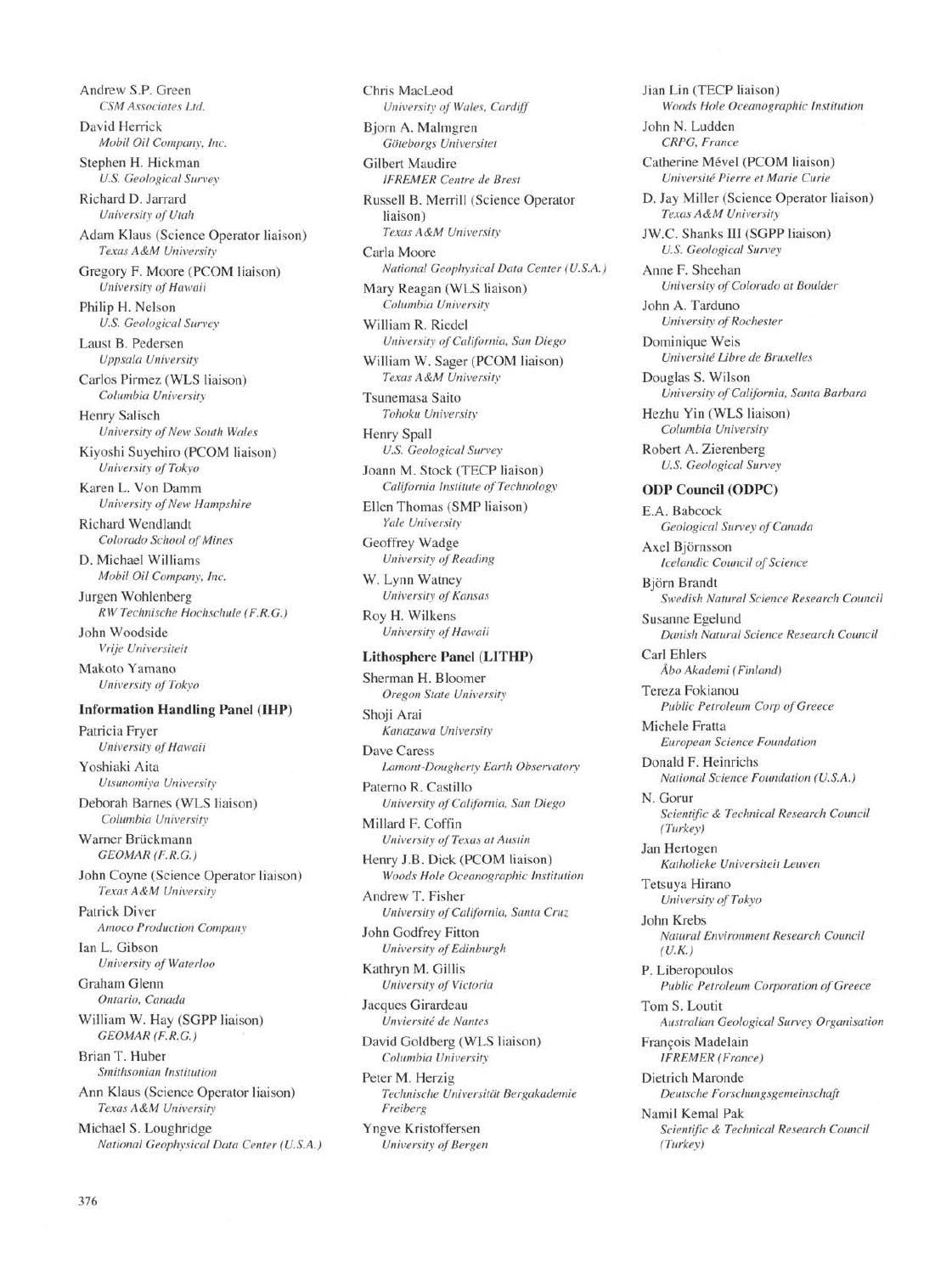Andrés Pérez-Estaún *Universidad de Oviedo*

Torstein Pedersen *Research Council of Norway*

Roye Rutland *Australian Geological Survey Organisation*

Renzo Sartori *Universita degli Studi di Bologna*

Jan H. Stel *Netherlands Marine Research Foundation* Dick A. Van der Kroef

*Netherlands Marine Research Foundation*

Jean-Bernard Weber *Swiss National Science Foundation*

## **Ocean History Panel (OHP)**

Tom S. Loutit *Australian Geological Survey Organisation* Jan Backman *Stockholm University* Paul A. Baker (SGPP liaison) *Duke University* Gregory H. Blake *Unocal*

Robert M. Carter (PCOM liaison) *James Cook University*

Bradford M. Clement *Florida International University*

Thomas John Crowley *Texas A&M University*

Peter deMenocal (WLS liaison) *Columbia University*

Elisabetta Erba *Universita degli Studi di Milano*

John V. Firth (Science Operator liaison) *Texas A&M University*

Christian France-Lanord (SGPP liaison) *Centre National Recherche Scientifique*

Rainer Erich Gersonde *Universiteit Bremen*

David A. Hodell *University of Florida*

Brian T. Huber (IHP liaison) *Smithsonian Institution*

Anne-Marie Karpoff *Université Louis Pasteur*

Alan E.S. Kemp *University of Southampton*

Robert Mark Leckie *University of Massachusetts*

Alan C. Mix (PCOM liaison) *Oregon State University*

Theodore C. Moore *University of Michigan*

Delia Oppo *Woods Hole Oceanographic Institution* Brian Nicholas Popp

*University of Hawaii* Warren L. Prell

*Brown University*

Ana Christina Ravelo *University of California, Santa Cruz.* Kozo Takahashi *Hokkaido Tokai University* John A. Tarduno (LITHP liaison)

*University of Rochester* **Pollution Prevention and Safety Panel**

**(PPSP)** Mahlon M. Ball *U.S. Geological Survey* George E. Claypool

*Mobil Oil Company, Inc.* Bruno Darde

*Total Exploration Production* Thierry Delahaye

*Total Exploration Production* Mimi Fortier *Northern Oil and Gas Directorate (Canada)*

Timothy J.G. Francis (Science Operator liaison) *Texas A&M University*

Louis E. Garrison *College Station, Texas, U.S.A.*

Arthur R. Green *Exxon Exf'oration Company*

Dietrich Horn *DEMINEX (F.R.G.)*

Martin Hovland *STATOIL (Norway)*

Barry J. Katz *Texaco, Inc.* Robert B. Kidd (PCOM liaison)

*University of Wales*

James Lowell *Littleton, Colorado*

David B. MacKenzie *Denver, Colorado, U.S.A.*

Rinaldo Nicolich *University of Trieste*

Yoshihisa Okuda *Geological Survey of Japan*

Ed G. Purdy *PetroQuest International, Inc. (U.K.)*

Daniel Quoidbach (SSDB liaison) *Columbia University*

Thomas H. Shipley (PCOM liaison) *University of Texas at Austin*

Joel Watkins *Texas A&M University*

Barry Worbets *Husky Oil Operations Ltd.*

**Sedimentary and Geochemical Processes Panel (SGPP)**

William W. Hay *GEOMAR (F.R.G.)*

Paul A. Baker *Duke University*

Barbara Bekins *U.S. Geological Survey* Wolfgang H. Berger (PCOM liaison) *University of California, San Diego*

Gregory H. Blake (OHP liaison) *Unocal*

Peter Blum (Science Operator liaison) *Texas A&M University*

Kay-Christian Emeis *Ostseeforschung Warnemünde*

Paul Farrimond *University of Newcastle upon Tyne*

Christian France-Lanord *Centre National Recherche Scientifique*

Robert E. Garrison *National Science Foundation (U.S.A.)*

Peter K. Harvey (WLS liaison) *University of Leicester*

Richard N. Hiscott *Memorial University of Newfoundland*

Miriam Kastner *University of California, San Diego*

Stephen A. Macko *University of Virginia*

Judith McKenzie (PCOM liaison) *ETH - Zentrum (Switzerland)*

Gregory F. Moore (TECP liaison) *University of Hawaii*

Ronald John Parkes *University of Bristol*

J. Frederick Sarg *Mobil Oil Company, Inc.*

W.C. Shanks **III** *U.S. Geological Survey*

Wonn Soh *Kyushu University*

Finn Surlyk *University of Copenhagen*

Michael B. Underwood *University of Missouri, Columbia*

Michael J. Whiticar *University of Victoria*

James C. Zachos (OHP liaison) *University of California, Santa Cruz*

Robert A. Zierenberg (LITHP liaison)

#### **Shipboard Measurements Panel (SMP)**

Joris M. Gieskes *University of California, San Diego* James F. Allan (Science Operator liaison)

*Texas A&M University* N. Robin Brereton *British Geological Survey*

Kevin M. Brown (TECP liaison) *University of California, San Diego*

Ronald C. Chaney *Humboldt State University*

Lucy E. Edwards *U.S. Geological Survey*

Paul Jeff Fox (PCOM liaison) *University of Rhode Island*

Teresa King *University of Rhode Island*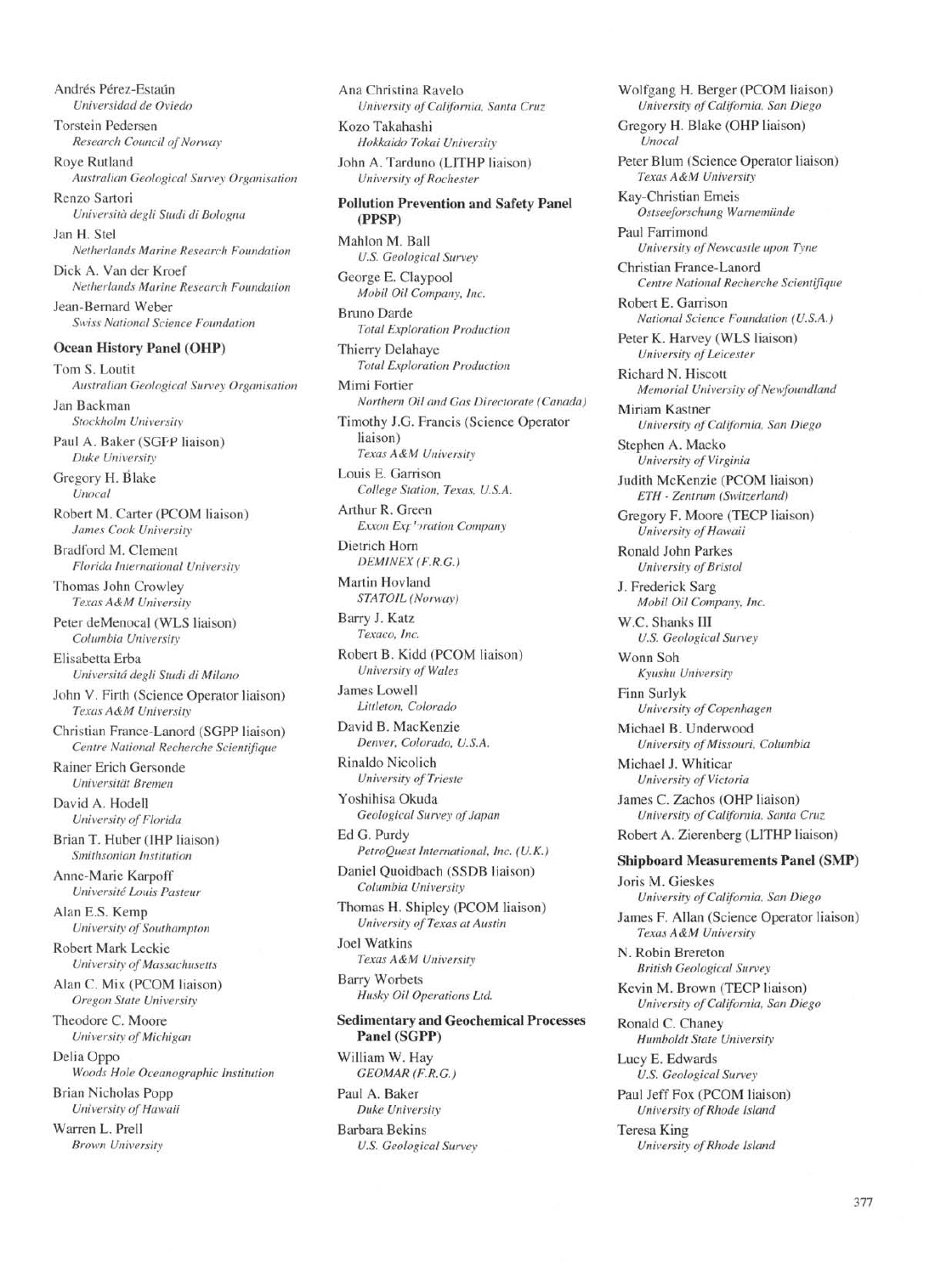James Hawkins *Scripps Institute of Oceanography* Siegfried J. Lallemant *Ecole Normale Supérieure* Peter Lysne (DMP liaison) *Sandia National Laboratories (U.S.A.)* William G. Mills (Science Operator liaison) *Texas A&M University* Kate Moran *Bedford Institute of Oceanography* Robert Musgrave *Le Trobe University* Satoru Nakajima *University of Tokyo* Janet E. Pariso Sempere *Toulouse, France* J. Michael Rhodes *University of Massachusetts* Massimo Sarti *Universita di Ancona* Howard Stagg *Australian Geological Survey Organisation* Ellen Thomas *Yale University* Jean-Pierre Valet *Université Pierre et Marie Curie* Heinrich Villinger *Universiteit Bremen* Dominique Weis *Université Libre de Bruxelles* Hezhu Yin (WLS liaison) *Columbia University* **Site Survey Data Bank (SSDB)** Daniel Quoidbach *Columbia University* **Site Survey Panel (SSP)** Shiri Srivastava *Bedford Institute of Oceanography* Mahlon M. Ball (PPSP liaison) *U.S. Geological Survey* Peter Blum (Science Operator liaison) *Texas A&M University* Angelo Camerlenghi *Observatorio Geofisico Sperimentale* John F. Casey *University of Houston* Henry J.B. Dick (PCOM liaison) *Woods Hole Oceanographic Institution* J. Diebold *Lamont-Doherty Earth Observatory* Katherine K. Ellins (JOIDES Office liaison) *University of Wales* Michael E. Enachescu *Husky Oil Operations Ltd.* John A. Farre *Exxon Production Research Company* Roger D. Flood *State University of New York*

Karl Hinz

*Rohstoffe*

*Rohstoffe*

Anne M. Tréhu

F. Earl Shanks

John Beswick

Ralf B. Luy

Eric Maidla

Gary L. Marsh

*Bundesanstalt flir Geowissenschaften und* Kim A. Kastens *Columbia University* Hermann R. Kudrass (PCOM liaison) *Bundesanstalt für Geowissenschaften und* Holger Lykke-Andersen *University of Aarhus* Gregory S. Mountain (PCOM liaison) *Columbia University* Charles K. Paull *University of North Carolina* Larry C. Peterson *University of Miami* Daniel Quoidbach (SSDB liaison) *Columbia University* Carl Richter (Science Operator liaison) *Texas A&M University* Roger A. Scrutton *University of Edinburgh* Alexander N. Shor (NSF liaison) *National Science Foundation (U.S.A.)* Jean-Claude Sibuet *IFREMER Centre de Brest* Hidekazu Tokuyama *University of Tokyo* Douglas Toomey *University of Oregon Oregon State University* Paul J. Wallace (Science Operator liaison) *Texas A&M University* **Technology and Engineering Development Committee (TEDCOM)** *Mobil Oil Company, Inc. Renting Drilling Services, Ltd.* Andrew T. Fisher (LITHP liaison) *Indiana University* William W. Hay (SGPP liaison) *GEOMAR (F.R.G.)* Stephen D. Hurst (TECP liaison) *Duke University* Yngve Kristoffersen (LITHP liaison) *University of Tromsoe* Marcus G. Langseth (PCOM liaison) *Columbia University Institute of Petroleum Engineering (ITE) CSIRO Petroleum Reeds Spring, Missouri, U.S.A.* James H. Natland (PCOM liaison) *University of Miami* Björn Rasmussen *Norsk Hydro Research Centre* Frank J. Schuh *Drilling Technology, Inc.* Howard L. Shatto *Houston, Texas, U.S.A.* Thomas H. Shipley (PCOM liaison) *University of Texas at Austin* Charles Sparks *Institut Français du Pétrole* Alex Summerour *Chevron Services Company* Walter W. Svendsen *New Brighton, Minnesota, U.S.A.* Shinichi Takagawa *Japan Marine Science and Technology Center* Sverrir Thorhallsson *Orkustofnum (Iceland)* **Tectonics Panel (TECP)** Alastair H.F. Robertson *University of Edinburgh* Susan M. Agar *Northwestern University* Juichiro Ashi *University of Tokyo* Kevin M. Brown *University of California, San Diego* Peter D. Clift (Science Operator liaison) *Texas A&M University* Carlo Doglioni *Campus Universitario (Italy)* Kathryn M. Gillis (LITHP liaison) *University of Victoria* Jacques Girardeau *Université de Nantes* Stephen D. Hurst *Duke University* Yves Lagabrielle *Université de Bretagne Occidentale* Hans-Christian Larsen (PCOM liaison) *Geological Survey of Denmark & Greenland* Jian Lin *Woods Hole Oceanographic Institution* Gregory F. Moore *University of Hawaii* Philippe A. Pezard (WLS liaison) *Institut Méditerranéen de Technologie* Carl Richter (Science Operator liaison) *Texas A&M University* Thomas H. Shipley (PCOM liaison) *University of Texas at Austin* Jakob Skogseid *University of Oslo* Wonn Soh (SGPP liaison) *Kyushu University* Michael Steckler *Columbia University* Joann M. Stock *California Institute of Technology* Philip A. Symonds *Australian Geological Survey Organisation*